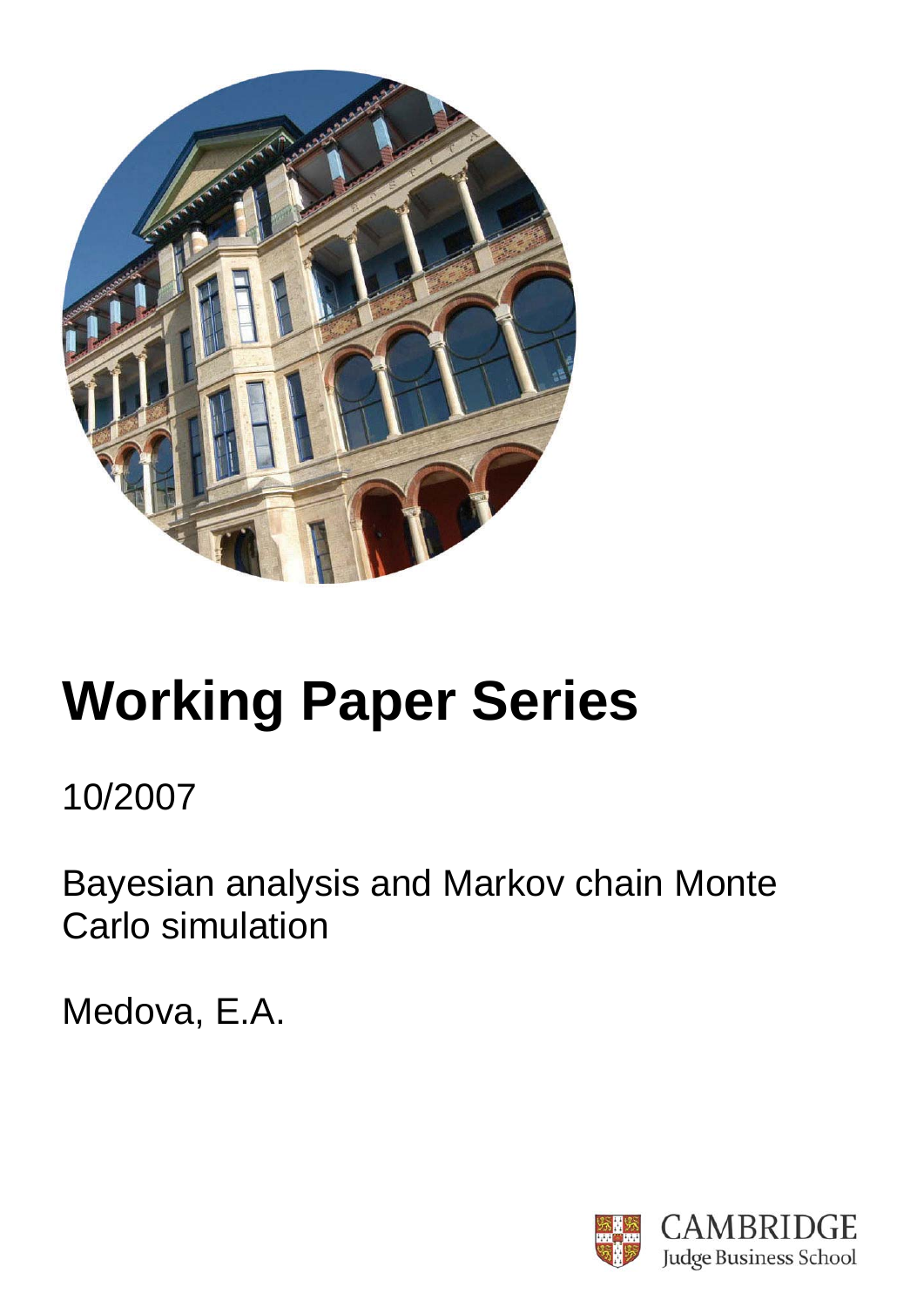These papers are produced by Judge Business School, University of Cambridge. They are circulated for discussion purposes only. Their contents should be considered preliminary and are not to be quoted without the authors' permission.

Author contact details are as follows:

Dr E A Medova Centre for Financial Research Judge Business School University of Cambridge eam28@cam.ac.uk

Please address enquiries about the series to:

Research Support Manager Judge Business School Trumpington Street Cambridge CB2 1AG, UK Tel: 01223 760546 Fax: 01223 339701 E-mail: research-support@jbs.cam.ac.uk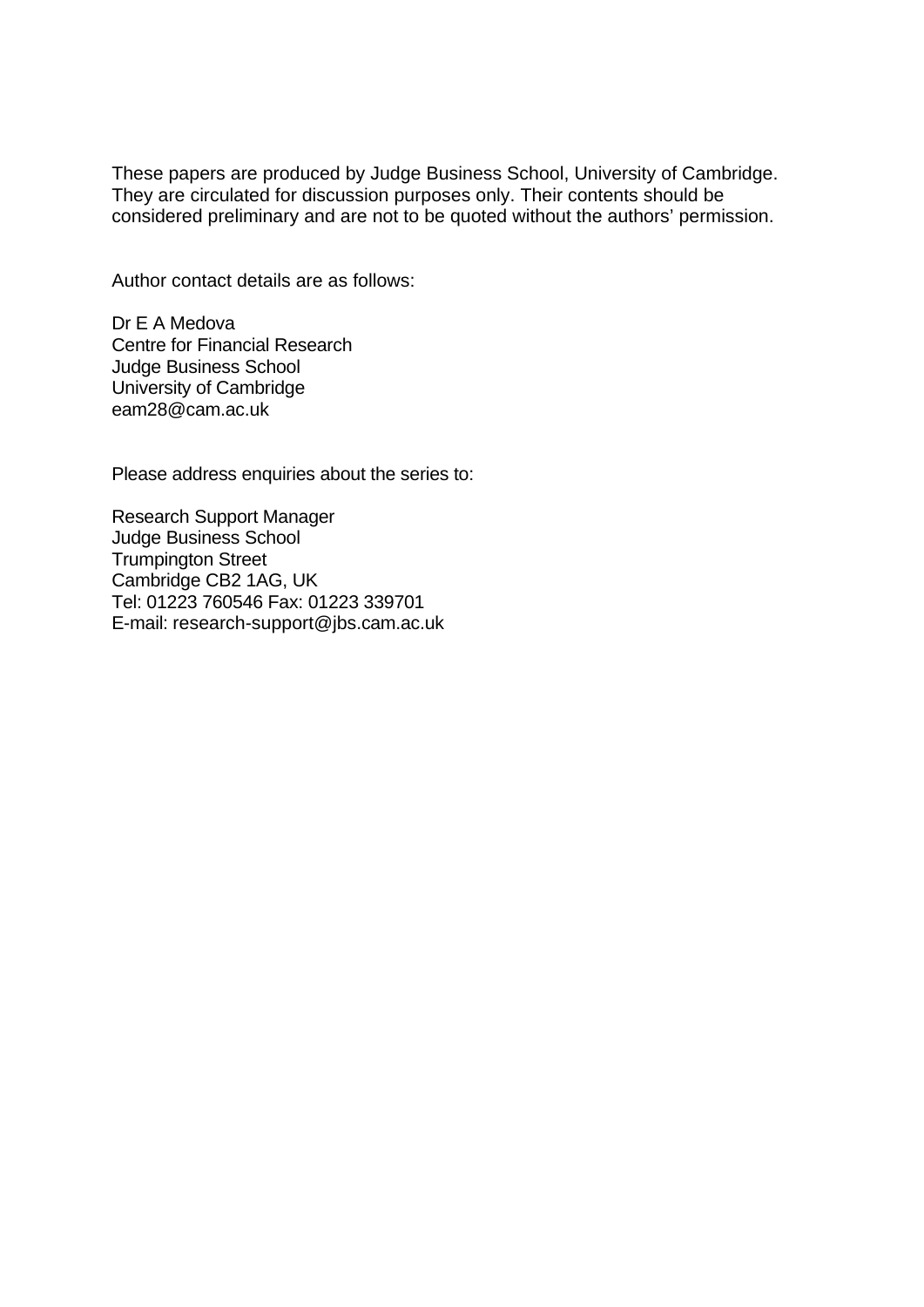#### **Bayesian Analysis and Markov Chain Monte Carlo Simulation**

## Elena Medova

Centre for Financial Research, Judge Business School, University of Cambridge Trumpington Street, Cambridge CB2 1AG, UK

&

Cambridge Systems Associates Limited 5-7 Portugal Place, Cambridge CB5 8AF, UK

Tel: +44 1223 339593 Fax: +44 1223 339652 Email: eam28@cam.ac.uk Web: www-cfr.jbs.cam.ac.uk

## *Overview of main concepts*

*Bayesian analysis* offers a way of dealing with information conceptually different from all other statistical methods. It provides a method in which observations are used to update estimates of the unknown parameters of a statistical model. With the Bayesian approach we start with a parametric model that is adequate to describe the phenomenon we wish to analyze. Then we assume a *prior distribution* for the unknown parameters of the model θ which represent our previous knowledge or belief about the phenomenon before observing any data. After observing some data assumed to be generated by our model we update these assumptions or beliefs. This is done by applying *Bayes' theorem* to obtain a *posterior probability density* for the unknown parameters given by

$$
p(\theta | x) = \frac{p(x | \theta) p(\theta)}{\int p(x | \theta) p(\theta) d\theta},
$$

where  $\theta$  is the vector of unknown parameters governing our model,  $p(\theta)$  is the *prior sampling density* function of  $\theta$  and x is a sample drawn from the "true" underlying distribution with *sampling density*  $p(x | \theta)$  that we model. Thus the posterior distribution for  $\theta$  takes into account both our prior distribution for θ and the observed data *x*.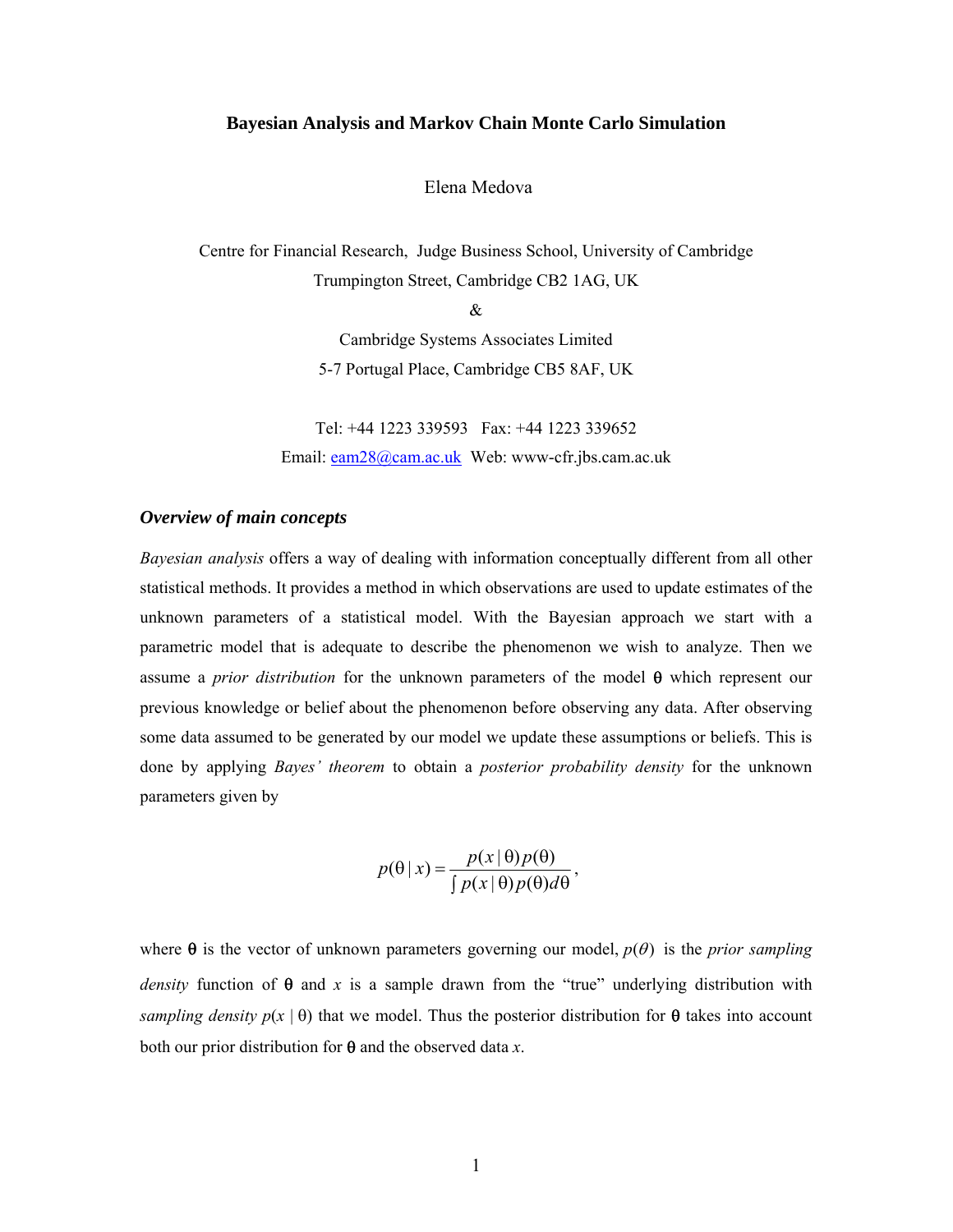A *conjugate prior family* is a class of densities  $\{p(\theta_i)\}\$  which has the feature that given the sampling density  $p(x | \theta)$  the posterior density  $p(\theta_i | x)$  also belongs to the class. The name arises because we say that the prior  $p(\theta_i)$  is *conjugate* to the sampling density considered as a *likelihood* function  $p(x|\theta)$  for  $\theta$  given *x*. The concept of conjugate prior as well as the term was introduced by Raiffa and Schlaifer [14].

After obtaining a posterior distribution for the parameters  $\theta$  we can compute various quantities of interest such as integrals of the form

$$
\int f(y)g(y;\theta)p(\theta|x)dyd\theta, \qquad (1)
$$

where  $f$  is some arbitrary function and  $g$  is the probability density function describing a related parametric model. In general, because we are not assuming independence between the each of the individual parameters this integral is difficult to compute, especially if there are many parameters. This is the situation in which *Markov chain Monte Carlo* (MCMC) simulation is most commonly used.

The distinguishing feature of MCMC is that the random samples of the integrand in (1) are *correlated*, whereas in conventional Monte Carlo methods such samples are statistically independent. The goal of MCMC methods is to construct an ergodic Markov chain that converges quickly to its stationary distribution which is the required posterior density or some functional thereof such as (1).

One can broadly categorize the use of MCMC methods as Bayesian or non-Bayesian. *Non-Bayesian* MCMC methods are used to compute quantities that depend on a distribution from a statistical model that is *non-parametric*. In a *Bayesian* application we consider a *parametric* model for the problem of interest. We assume some prior distribution on the parameters and try to compute quantities of interest that involve the posterior distributions. This approach remains suitable if the data is sparse, for example, in extreme value applications [10].

There are many different types of MCMC algorithms. The two most basic and widely used are the *Metropolis-Hastings algorithm* and the *Gibbs sampler* which we will now review.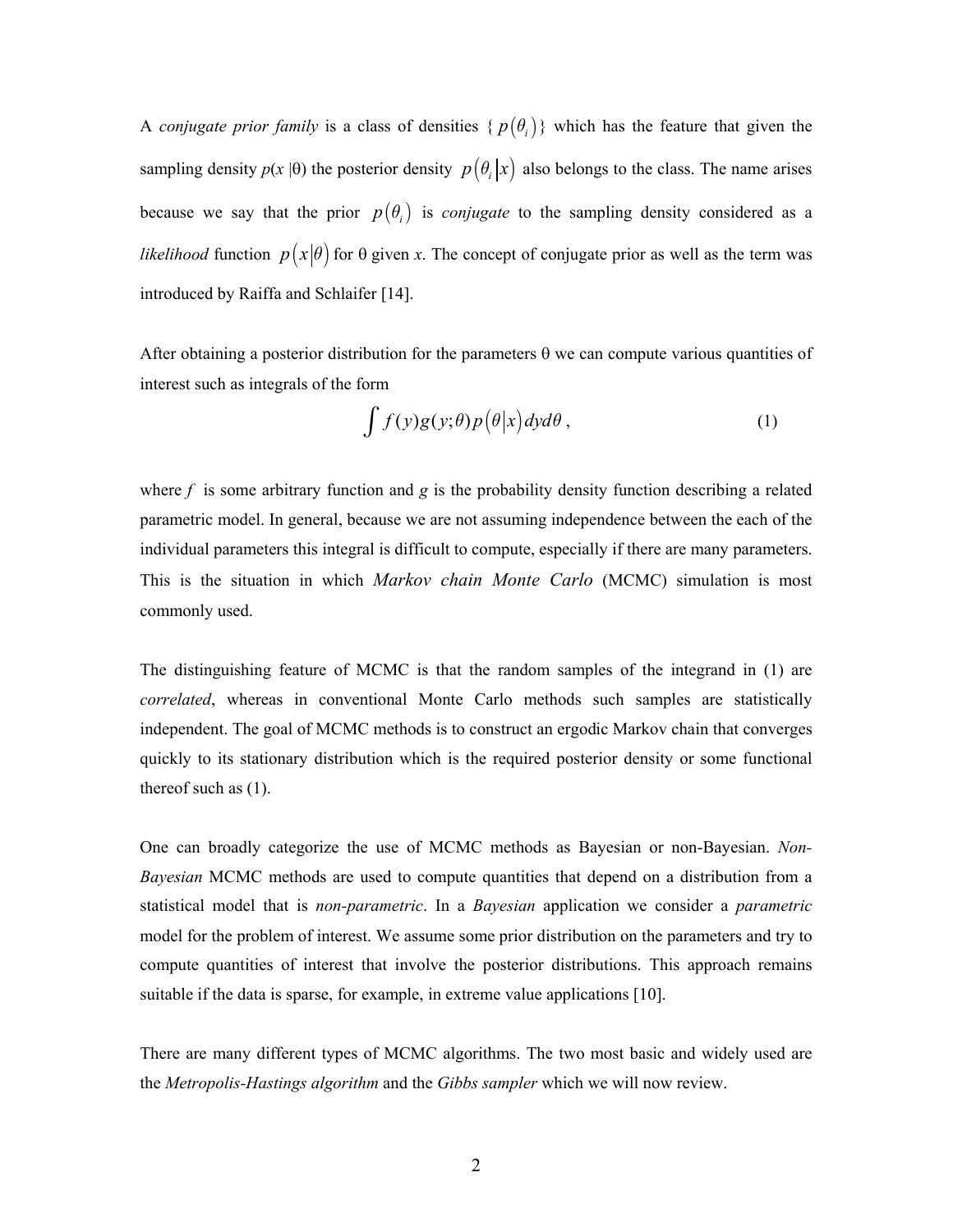## *Metropolis-Hastings algorithm*

The Metropolis-Hastings algorithm [11, 8, 4] has been used extensively in physics but was little known to others until Müller [12] and Tierney [19] expounded the value of this algorithm to statisticians. The algorithm is extremely powerful and versatile and has been included in a list of 'top 10 algorithms' [5] and even claimed to be most likely the most powerful algorithm of all time [1].

The Metropolis-Hastings algorithm can draw samples from any *target* probability density π for the uncertain parameters  $\theta$  requiring only that this density can be calculated at  $\theta$ . The algorithm makes use of a *proposal density*  $q(\theta^t, \zeta)$  which depends on the current state of the chain  $\theta^t$  to generate each new proposed parameter sample  $\zeta$ . The proposal  $\zeta$  is 'accepted' as the next state of the chain  $(\theta^{t+1}) = \zeta$  with *acceptance probability*  $\alpha(\theta^t, \zeta)$  and 'rejected' otherwise. It is the specification of this probability  $\alpha$  that allows us to generate a Markov chain with the desired target stationary density π. The Metropolis-Hastings algorithm can thus be seen as a generalized form of *acceptance/rejection sampling* with values drawn from approximate distributions which are 'corrected' in order that they behave asymptotically as random observations from the target distribution.

The algorithm in step-by-step form is as follows:

- a) Given the current position of our Markov chain  $\theta^t$ , generate a new value  $\zeta$  from the proposal density *q* (see below).
- b) Compute the *acceptance* probability

$$
\alpha\left(\theta',\zeta\right) := \min\left(1, \frac{\pi(\zeta)q\left(\zeta,\theta'\right)}{\pi\left(\theta'\right)q\left(\theta',\zeta\right)}\right),\tag{2}
$$

where  $\pi$  is the density of the target distribution.

- c) With probability  $\alpha(\theta^t, \zeta)$ , set  $\theta^{t+1} := \zeta$ , else set  $\theta^{t+1} := \theta^t$ .
- d) Return to step a).

This algorithm generates a discrete time ergodic Markov chain  $(\theta')_{i\geq 0}$  with stationary distribution  $\Pi$  corresponding to π, i.e. as t → ∞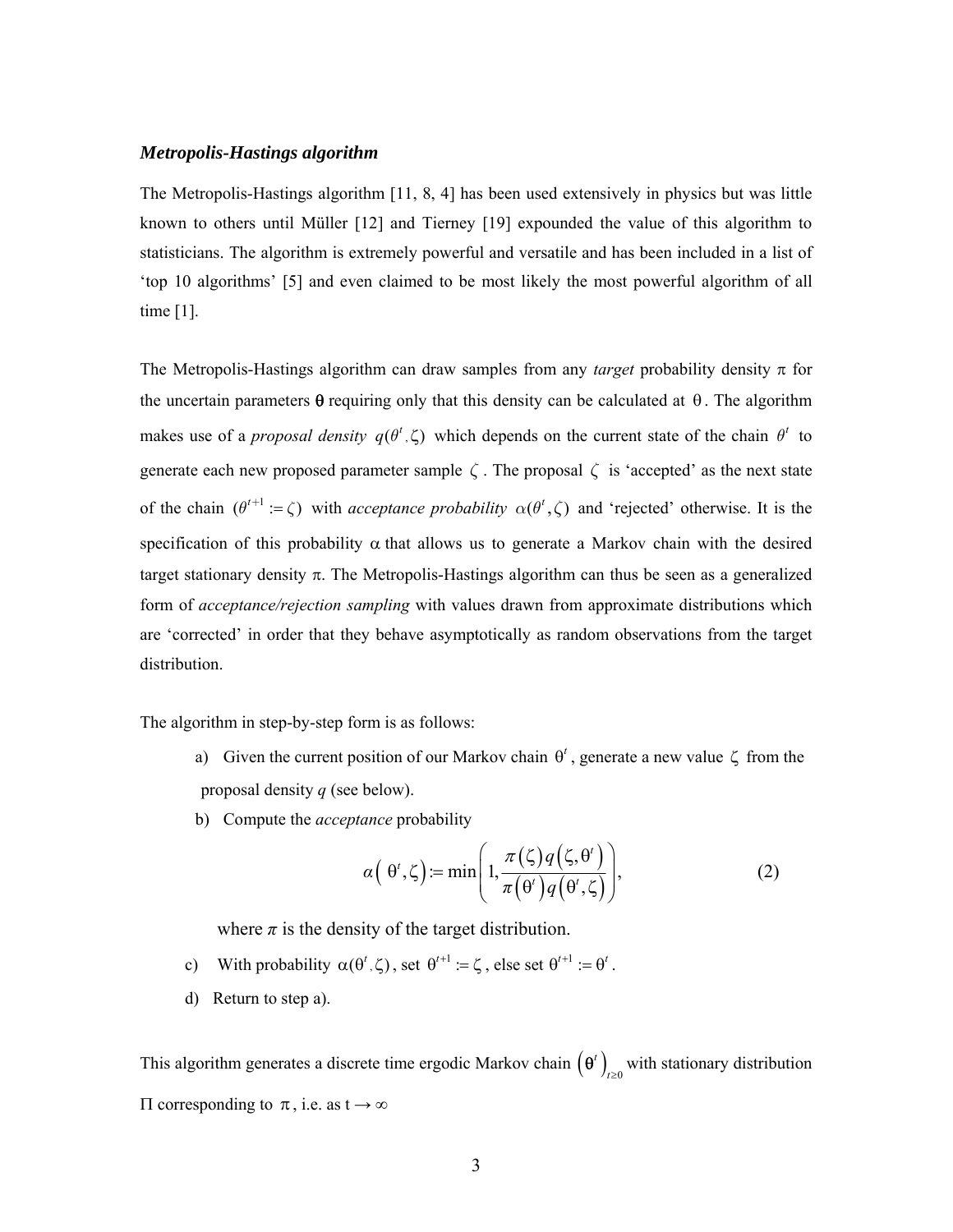$$
P(\mathbf{\Theta}^t \in B) \to \Pi(B)
$$

for all suitably (Borel) measurable sets  $B \in \mathbb{R}^n$ . Some important points to note [4]:

> $\Box$  We need to specify a starting point  $\theta^0$ , which may be chosen at random (and often is). Preferably  $\theta^0$  should coincide with a mode of the density  $\pi$ .

> We should also specify a *burn-in period* to allow the chain to reach equilibrium. By this we mean that we discard the first *n* values of the chain in order to reduce the possibility of bias caused by the choice of the starting value  $\theta^0$ .

- The *proposal distribution* should be a distribution that is easy to sample from. It is also desirable to choose its density *q* to be 'close' or 'similar' to the target density  $\pi$ , as this will increase the acceptance rate and increase the efficiency of the algorithm.
- We only need to know the *target density function*  $\pi$  up to proportionality that is, we do not need to know its normalizing constant, since this cancels in the calculation (2) of the *acceptance function* α .

The choice of the burn-in period still remains somewhat of an art, but is currently an active area of research. One can simply use the 'eyeballing technique' which merely involves inspecting visual outputs of the chain to see whether or not it has reached equilibrium.

When the proposal density is *symmetric*, i.e.  $q(\theta^t, \zeta) = q(\zeta, \theta^t)$  (the original Metropolis algorithm), the computation of the acceptance function  $\alpha$  is significantly faster. In this case from (2) a proposal  $\zeta$  is accepted with probability  $\alpha = \pi(\zeta)/\pi(\theta^t)$ , i.e. its likelihood  $\pi(\zeta)$  relative to that of  $\pi(\theta^t)$  (as originally suggested by Ulam for acceptance/rejection sampling).

## *Random walk Metropolis*

If  $q(\theta', \zeta) = f(|\theta - \zeta|)$  for some density f and norm |·| then this case is called a *random walk* chain because the proposed states are drawn according to the process following  $\zeta = \theta' + v$ ,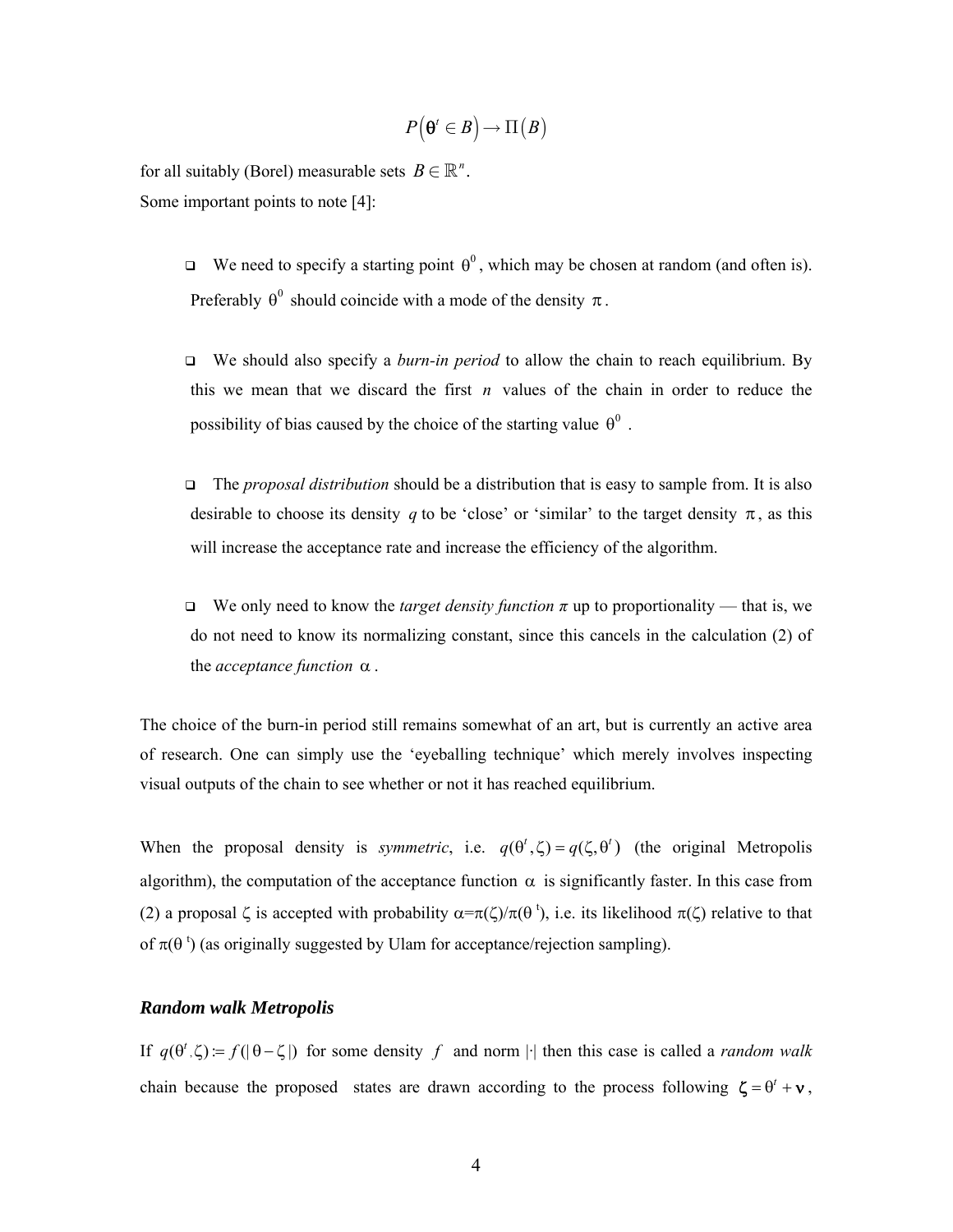where  $\mathbf{v} \sim F$ , the distribution corresponding to *f*. Note that since this proposal density *q* is symmetric the acceptance function is of the simple Metropolis form described above. Common choices for *q* are the multivariate normal, multivariate *t* or the uniform distribution on the unit sphere.

If  $q(\theta', \zeta) = q(\zeta)$  then the candidate observation is drawn *independently* of the current state of the chain. Note however that the state of the chain  $\theta^{t+1}$  at  $t+1$  does depend on the previous state  $\theta'$  because the acceptance function  $\alpha(\theta', \cdot)$  depends on  $\theta'$ .

In the random walk chain we only need to specify the *spread* of *q*, i.e. a maximum for  $|\theta - \zeta|$  at a single step. In the independence sampler we need to specify the spread and the location of *q* .

Choosing the spread of *q* is also something of an art. If the spread is large, then many of the candidates will be far from the current value. They will therefore have a low probability of being accepted, and the chain may remain stuck at a particular value for many iterations. This can be especially problematic for multi-modal distributions; some of its modes may then not be explored properly by the chain. On the other hand, if the spread is small the chain will take longer to traverse the support of the density and low probability regions will be under-sampled. The research reported in [13] suggests an optimal acceptance rate of around 0.25 for the random walk chain. In the case of the independence sampler it is important [2] to ensure that the tails of *q* dominate those of  $\pi$ , otherwise the chain may get stuck in the tails of the target density. This requirement is similar to that in importance sampling.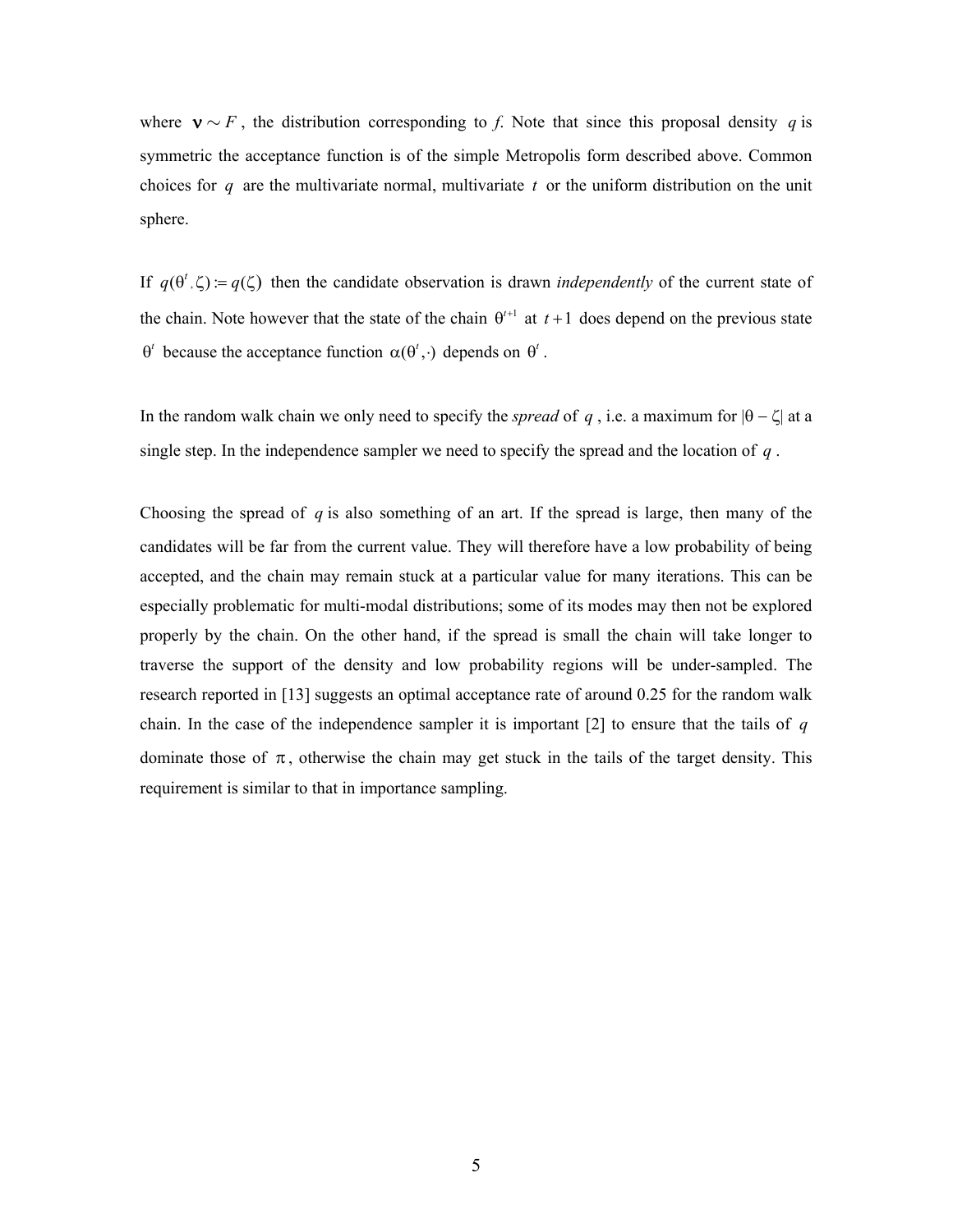### *Multiple-block updates*

When the number of dimensions is large it can be difficult to choose the proposal density *q* so that the algorithm converges sufficiently rapidly. In such cases it is helpful to break up the space into smaller blocks and to construct a Markov chain for each of these smaller blocks [8]. Suppose that we split  $\theta$  into two blocks  $(\theta_1, \theta_2)$  and let  $q_1(\theta_1^t | \theta_2^t, \zeta_1)$  and  $q_2(\theta_2^t | \theta_1^t, \zeta_2)$  be the proposal densities for each block. We then break each iteration of the Metropolis-Hastings algorithm into 2 steps and at each step we update the corresponding block. To update block 1 we use the acceptance function given by

$$
\alpha\left(\theta_1'\middle|\theta_2',\zeta_1\right) := \min\left(1,\frac{\pi\left(\zeta_1\middle|\theta_2'\right)q_1\left(\zeta_1\middle|\theta_2',\theta_1'\right)}{\pi\left(\theta_1'\middle|\theta_2'\right)q_1\left(\theta_1'\middle|\theta_2',\zeta_1\right)}\right) \tag{3}
$$

and to update block 2 we use

$$
\alpha\left(\theta_2'\middle|\theta_1',\zeta_2\right) := \min\left(1,\frac{\pi\left(\zeta_2\middle|\theta_1'\right)q_2\left(\zeta_2\middle|\theta_1',\theta_2'\right)}{\pi\left(\theta_2'\middle|\theta_1'\right)q_2\left(\theta_2'\middle|\theta_1',\zeta_2\right)}\right).
$$
\n(4)

If the blocks each consist of just a single variable, then the resulting algorithm is commonly called the *single-update* Metropolis-Hastings algorithm. Suppose in the single-update algorithm it turns out that each of the marginals of the target distribution  $\pi(\theta_i | \theta_{i})$  can be directly sampled from. Then we would naturally choose  $q(\theta_i | \theta_{i}) = \pi(\theta_i | \theta_{i})$  since all candidates  $\zeta$  will then be accepted with probability 1. This special case is the well-known *Gibbs sampler* [2].

#### *Gibbs sampler*

Gibbs sampling is applicable in general when the joint parameter distribution is not known explicitly but the conditional distribution of each parameter given the others is known. Let  $P(\theta) = P(\theta_1, ..., \theta_k)$  denote the joint parameter distribution and let  $p(\theta_i | \theta_{i})$  denote the conditional density for the *i*-th component  $\theta_i$  given the other  $k-1$  components, where  $\theta_{i,j} := \{\theta_j : j \neq i\}$  for  $i = 1,...,k$ . Although we do not know how to sample directly from *P* we do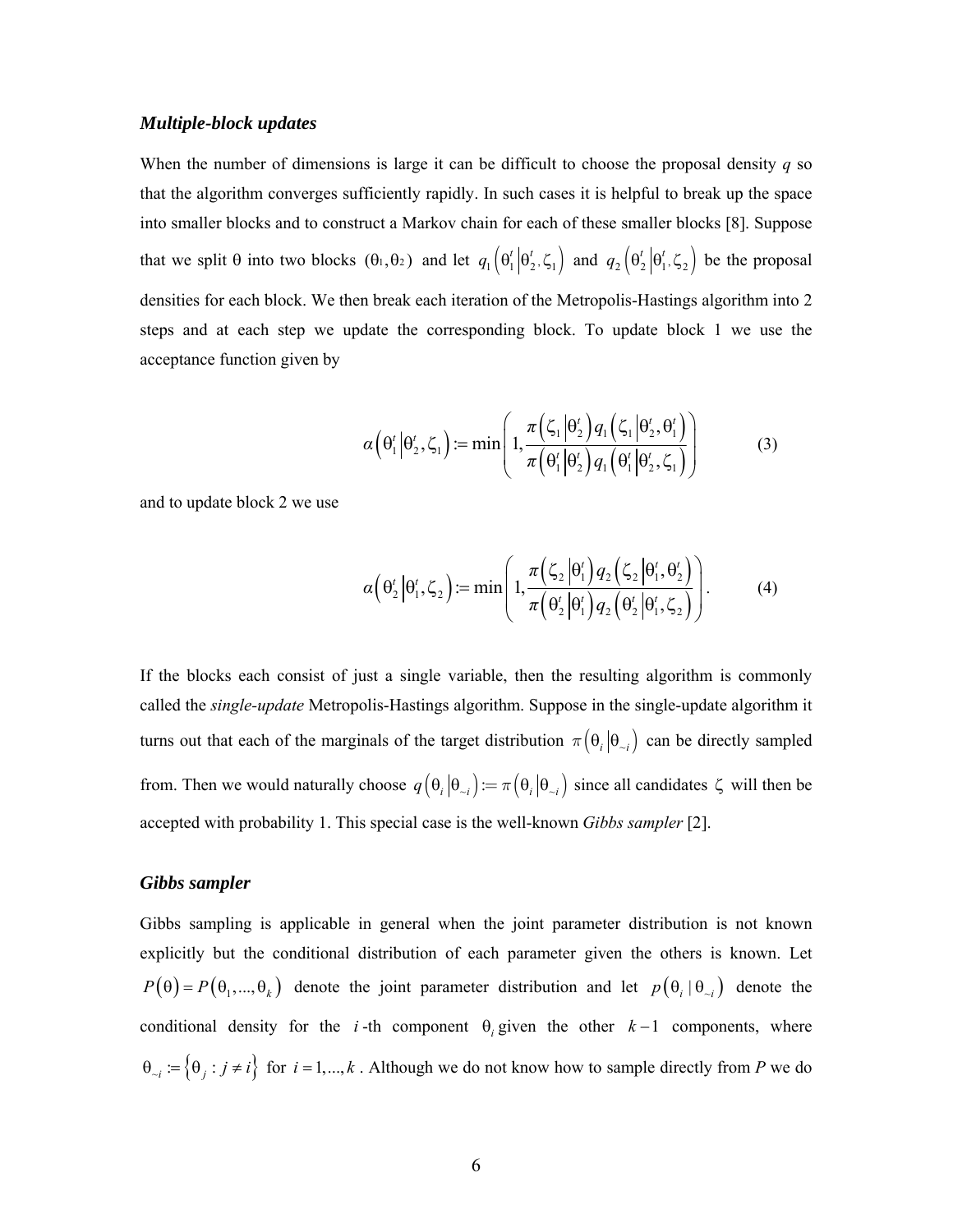know how to sample directly from each  $p(\theta_i | \theta_{i})$ . The algorithm begins by picking the arbitrary starting value  $\theta^0 = (\theta_1^0, ..., \theta_\kappa^0)$ . It then samples randomly from the conditional densities  $p(\theta_i | \theta_{i})$  for  $i = 1, ..., k$  successively as follows:

```
Sample \theta_1^1 from p(\theta_1 | \theta_2^0, \theta_3^0, ..., \theta_k^0)Sample \theta_2^1 from p(\theta_2 | \theta_1^1, \theta_3^0, ..., \theta_k^0)… 
Sample \theta_k^1 from p(\theta_k | \theta_1^1, \theta_2^1, ..., \theta_{k-1}^1).
```
This completes a transition from  $\theta^0$  to  $\theta^1$  and eventually generates a sample path  $\theta^0$ ,  $\theta^1$ , ...,  $\theta^t$ , ... of a Markov chain whose stationary distribution is *P*.

In many cases we can use the Gibbs sampler which is significantly faster to compute than the more general Metropolis-Hastings algorithm. In order to use Gibbs however we me must know how to directly sample from the conditional posterior distributions for each parameter, i.e.  $p(\theta_i | \theta_{i}, x)$ , where *x* represents the data to time *t*.

## *Use of MCMC in capital allocation for operational risk*

Due to lack of reported data on operational losses Bayesian Markov chain Monte Carlo simulation is well suited for the quantification of operational risk and operational risk capital allocation. In [9] a framework for evaluation of *extreme* operational losses has been developed which assumes that market and credit risks may be managed separately but jointly impose a *value at risk* limit  $u_{VaR}$  on these risks.

It is assumed that losses beyond the  $u_{VaR}$  level belong to the *operational risk* category. In most cases, due to overlapping between risk types a detailed analysis of operational loss data is required to support the assumption that the  $u_{VaR}$  level approximately equals the *unexpected loss threshold.* This approach to capital allocation for operational risk takes into account large but rare operational losses, is naturally based on *extreme value theory* (EVT) [6,7] and focusses on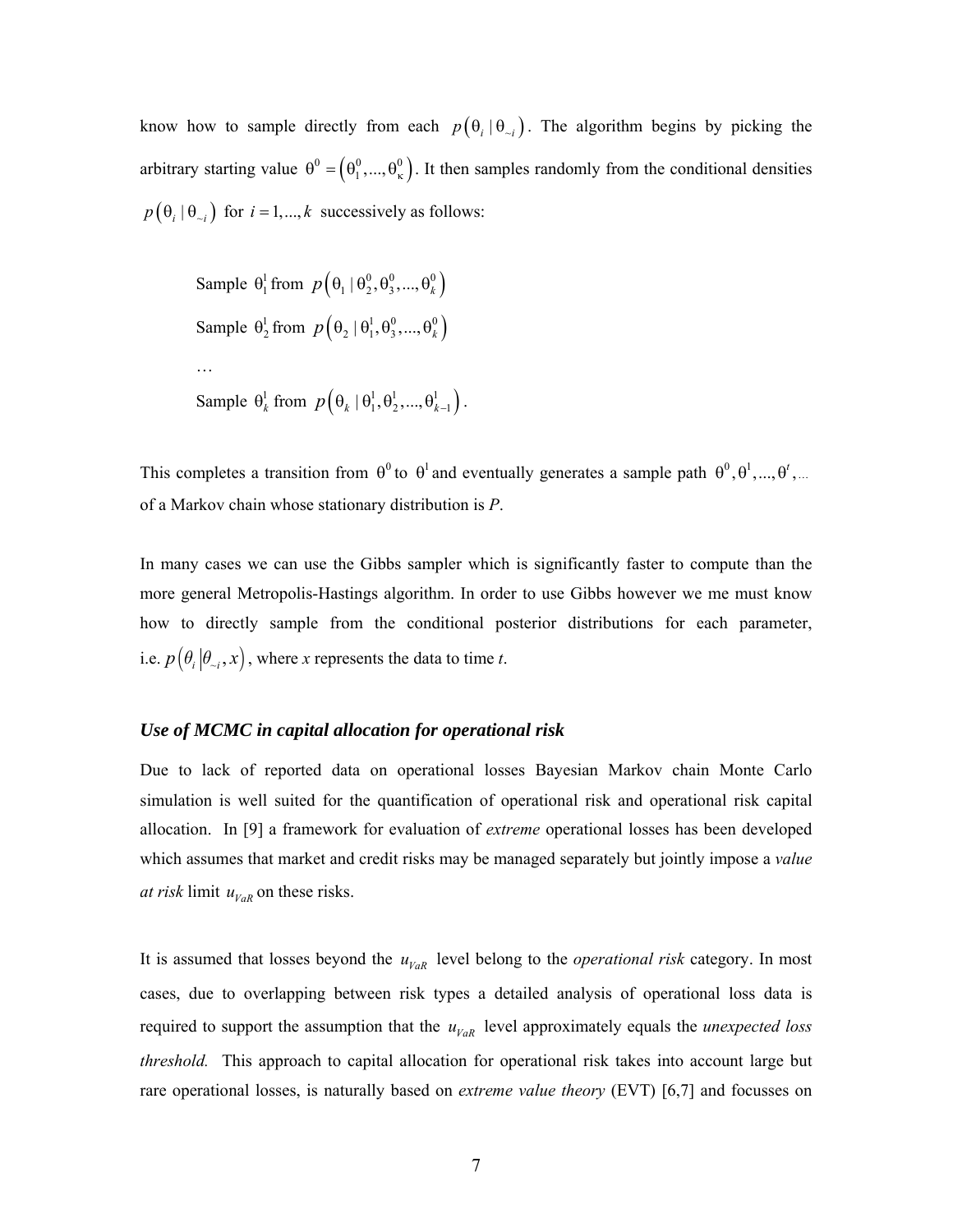tail events and modelling the worst-case losses as characterized by loss maxima over regular observation periods.

According to regulatory requirements [20] operational risk capital calculation requires two distributions – a *severity* distribution of loss values and a *frequency* distribution of loss occurrences. In the approach described here a unified resulting asymptotic model known as the *peaks over threshold* (POT) model [15,16,18] is applied. It is based on an asymptotic theory of extremes and a point process representation of exceedances over a threshold given by the POT model. The following is assumed.

Given an *i.i.d.* sequence of random losses  $X_1, \ldots, X_n$  drawn from some distribution we are interested in the distribution of the *excess*  $Y := X - u$  over the threshold *u*. The distribution of excesses is given by the conditional distribution function in terms of the tail of the underlying distribution function *F* as

$$
F_u(y) := P(X - u \le y \mid X > u) = \frac{F(u + y) - F(u)}{1 - F(u)} \text{ for } 0 \le y \le \infty.
$$
 (5)

The limiting distribution  $G_{\xi,\beta}(y)$  of excesses as  $u \to \infty$  is known as the *generalized Pareto distribution* (GPD) with *shape* parameter ξ and *scale* parameter β given by

$$
G_{\xi,\beta}(y) = \begin{cases} 1 - \left(1 + \xi \frac{y}{\beta}\right)^{-1/\xi} & \xi \neq 0 \text{ where } y \in [0,\xi] \xi \ge 0 \text{ or } y \in [0,-\beta/\xi] \xi < 0 \end{cases} \tag{6}
$$
  

$$
1 - \exp\left(-\frac{y}{\beta}\right) \xi = 0.
$$

The identification of an appropriate threshold *u* is again somewhat of an art and requires a data analysis based on a knowledge of EVT [3, 6, 7].

The *capital provision* for operational risk over the unexpected loss threshold *u* is given in [10] as

$$
\lambda_u E(\mathbf{X} - u \mid \mathbf{X} > u) = \lambda_u \frac{\beta_u + \xi u}{1 - \xi},\tag{7}
$$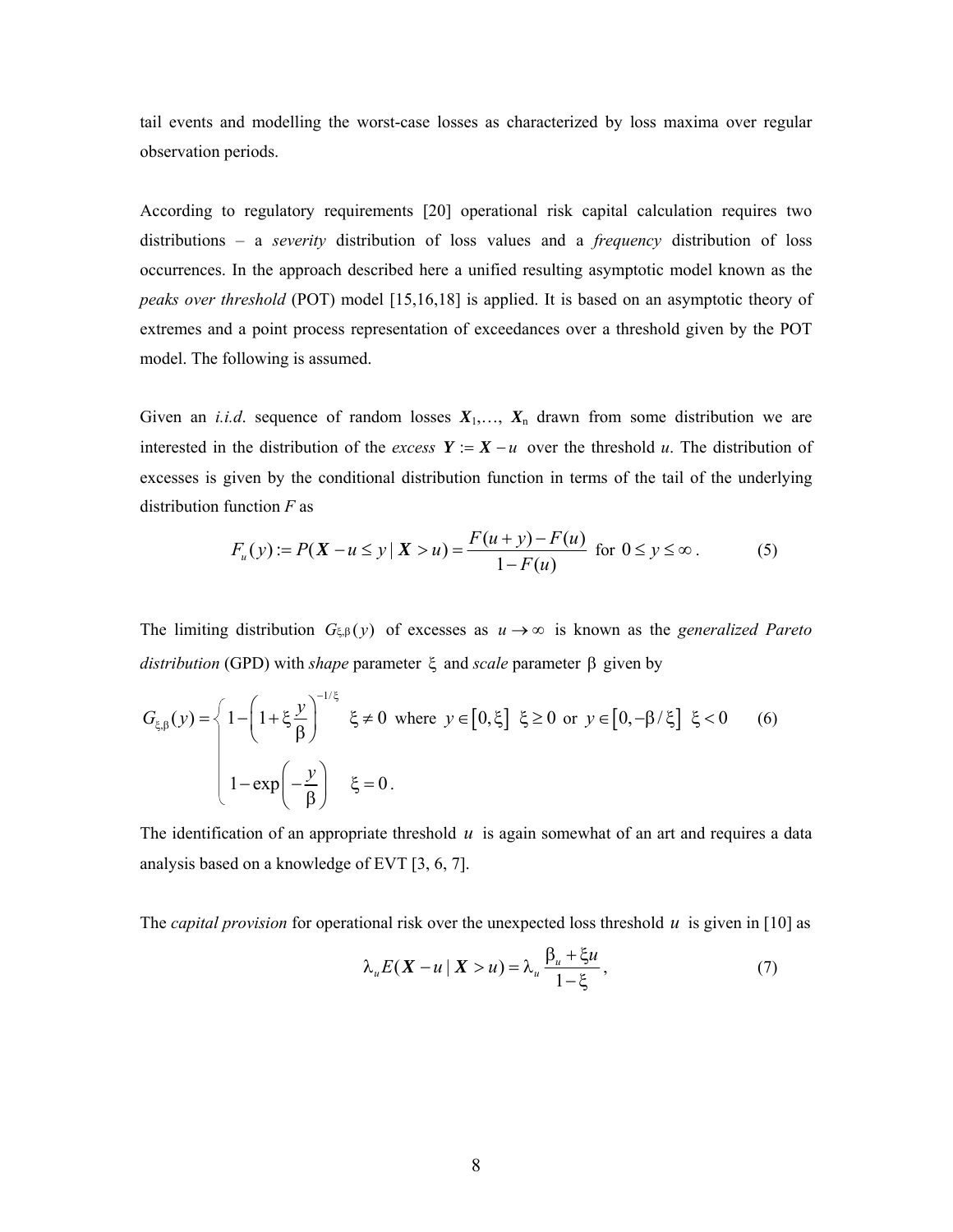where  $E(X - u \mid X > u) = \frac{\beta_u + \xi u}{1 - \xi}$  is the *expectation* of excesses over the threshold *u* (which is

defined for  $\xi \le 1$  and must be replaced by the *median* for  $\xi > 1$ ,  $\beta_u := \sigma + \xi(u - \mu)$  and the exceedances form a Poisson point process with *intensity* 

$$
\lambda_u := \left(1 + \xi \frac{(u - \mu)}{\sigma}\right)^{-1/\xi},\tag{8}
$$

usually measured in days per annum.

The accuracy of our model depends on accurate estimates of the  $\xi, \mu, \sigma$  and  $\beta$  parameters. To address this, hierarchical Bayesian Markov chain Monte Carlo simulation is used to determine the parameter estimates of interest through intensive computation. The empirical estimation efficiency of this method when back-tested on large data sets is surprisingly good.

Hierarchical Bayesian parameter estimation considers the parameters to be random variables possessing a joint probability density function. The prior density  $f_{\theta | \psi}$  of the random parameter vector θ is parametric with a vector of random *hyper-parameters* ψ and is conjugate prior to the sampling density  $f_{X|\theta}$  so that the calculated posterior density  $f_{\theta|X_1,\dots,X_n,\psi} := f_{\theta|\psi_+}$  is of the same form with the new hyper-parameters  $\psi$  + determined by  $\psi$  and the observations  $X_1, ..., X_n$ . In the hierarchical Bayesian model the *hyper-hyper parameters* ϕ are chosen to generate a vague prior due to the lack of a prior distribution for the hyper-parameters before excess loss data is seen. Hence, we can decompose the posterior parameter density  $f_{\theta|X,y}$  with the observations *X* and the initial hyper-hyper parameters  $\varphi$  as

$$
f_{\theta|X,\psi} \propto f_{X|\theta} (X | \theta) f_{\theta|\psi} (\theta | \psi) f_{\psi} (\psi | \phi)
$$

$$
\propto f_{X|\theta} (X | \theta) f_{\psi|\theta} (\psi | \theta, \phi)
$$

$$
\propto f_{X|\theta} (X | \theta) f_{\psi} (\psi | \phi +).
$$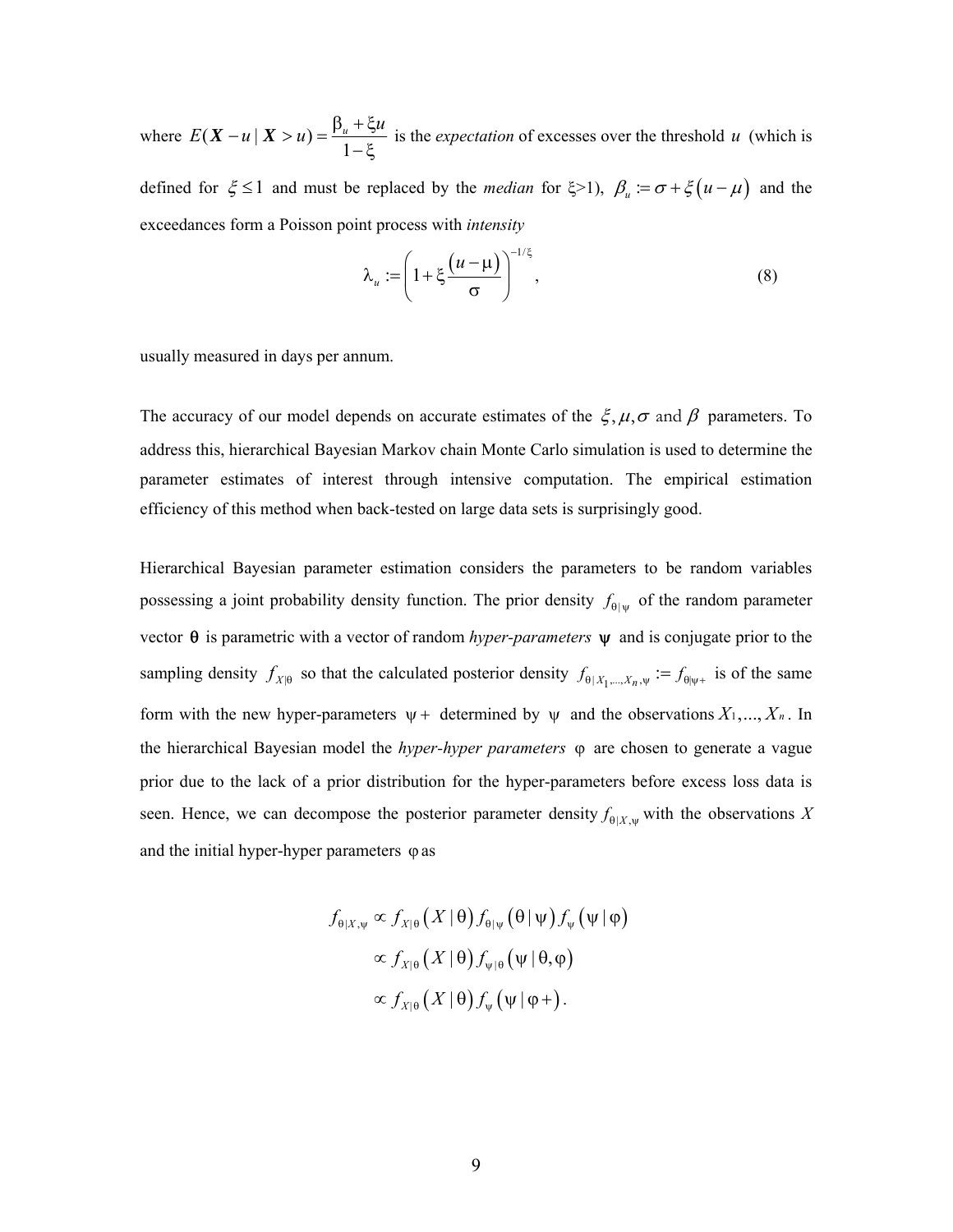Here the Bayesian update of the prior parameter density  $f_{\theta} \propto f_{\theta|\psi} f_{\psi}$  is performed in 2 stages. First by updating the hyper-hyper parameters  $\varphi$  to  $\varphi$  + conditional on  $\theta$  then evaluating the corresponding posterior density for this  $\theta$  given the observations  $X$ .

Hierarchical Bayesian MCMC simulation for the parameters is based on the Metropolis-Hasting algorithm described briefly above and in detail in [17]. The idea is that the state of the chain for the parameter vector  $\theta$  := { $\mu_j$ , log  $\sigma_j$ ,  $\xi_j$  :  $j = 1, 2, \dots, J$ } converges to a stationary distribution which is the Bayesian posterior parameter distribution  $f_{\theta | x, \psi}$  given the loss data *x* and a vector  $\psi$  of *hyperparameters* {  $m_{\mu}$  ,  $s^2_{\mu}$ ,  $m_{log\sigma}$ ,  $s^2_{log\sigma}$ ,  $m_{\xi}$ ,  $s^2_{\xi}$  }. The hyperparameters are sampled from a conjugate prior *gamma-normal* (GM) distribution and are used to link the parameters  $\{\mu_j, \sigma_j, \xi_j\}$ .  $j = 1, 2, \ldots, J$ } of each individual risk [10].

The aim of the model is to estimate the parameters of interest  $\{\mu_j, \sigma_j, \xi_j : j = 1, 2, \ldots, J\}$ conditional on both the data *x* and the hyperparameters {  $m_{\mu}$ ,  $s^2_{\mu}$ ,  $m_{log\sigma}$ ,  $s^2_{log\sigma}$ ,  $m_{\xi}$ ,  $s^2_{\xi}$  }. The *posterior* distributions of the parameters are normally distributed:

$$
\mu_j \sim N(m_\mu, s^2_\mu)
$$
,  $\log \sigma_j \sim N(m_{log \sigma}, s^2_{log \sigma})$  and  $\xi_j \sim N(m_\xi, s^2_\xi)$ .

A schematic summary of the loss data, parameters and hyperparameters is given in Table 1.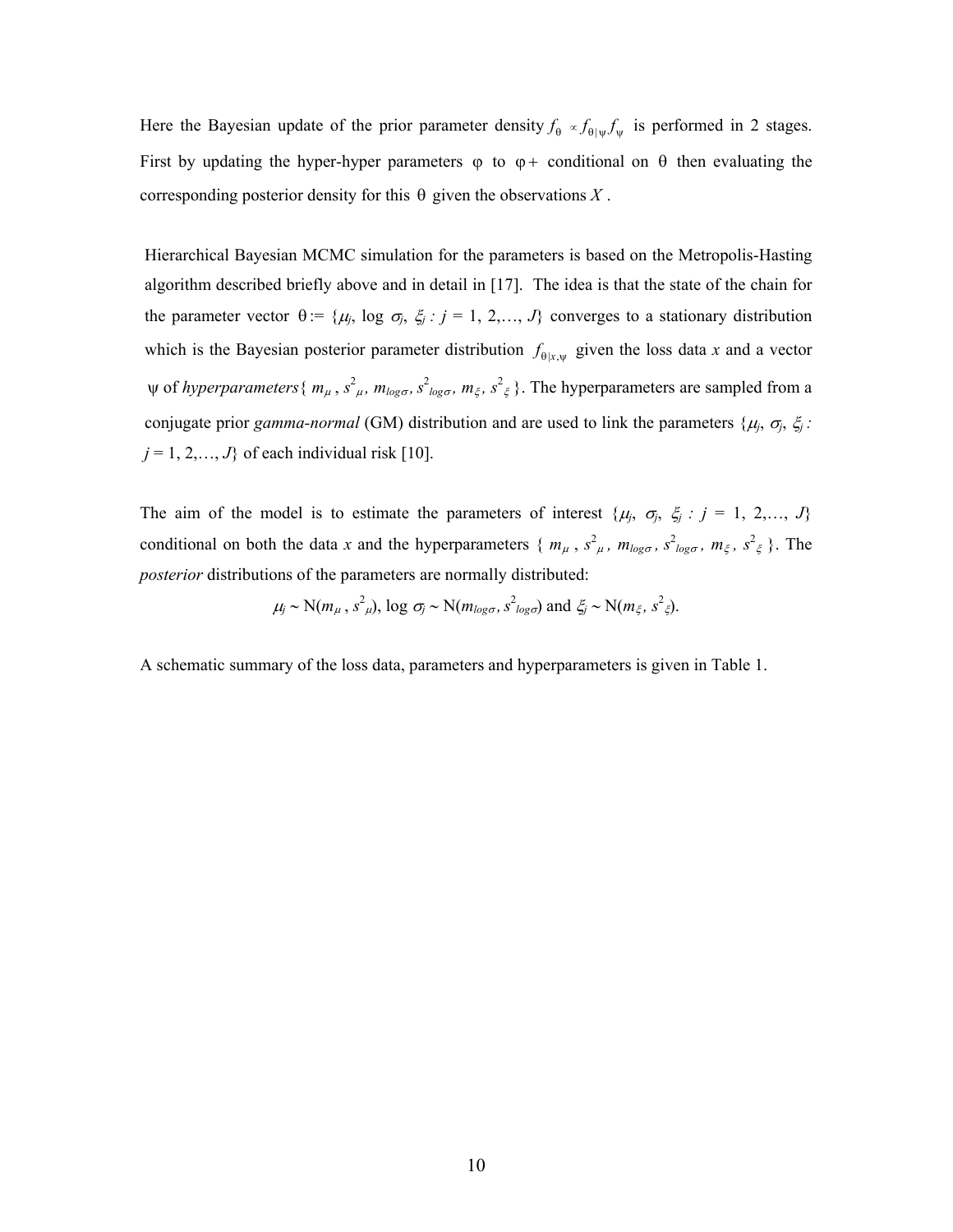| <b>Data</b> $x$ Type 1 |                        | Type 2               |                 |  | Type J                           |                                                                                         |
|------------------------|------------------------|----------------------|-----------------|--|----------------------------------|-----------------------------------------------------------------------------------------|
| Business Unit 1        | $x_{11}$               | $x_{12}$             |                 |  | $\cdot$ $\cdot$ $\cdot$ $x_{1J}$ |                                                                                         |
| Business Unit 2        | $x_{21}$               | $x_{22}$             |                 |  | $\cdot$ $\cdot$ $\cdot$ $x_{2J}$ |                                                                                         |
|                        |                        |                      |                 |  |                                  |                                                                                         |
|                        |                        | $\ddot{\phantom{0}}$ | $\cdot$ $\cdot$ |  |                                  |                                                                                         |
| Business Unit n        | $x_{n,I}$              | $x_{n,2}$            |                 |  | $\ldots$ $x_{n,J}$               |                                                                                         |
| Parameters             |                        | $\theta$             |                 |  |                                  | <i>Hyperparameters</i> $\Psi$                                                           |
| Mean $(\mu)$           | $\mu_l$                | $\mu_2$              |                 |  | $\cdot \cdot \cdot \cdot \mu_J$  | Mean – $m_{\mu}$ Variance – $s^2_{\mu}$                                                 |
| Scale ( $log \sigma$ ) | $\text{Log } \sigma_l$ |                      |                 |  |                                  | $\log \sigma_2$ $\log \sigma_J$ Mean – $m_{\log \sigma}$ Variance – $s^2_{\log \sigma}$ |
| Shape $(\xi)$          | $\xi_I$                | $\xi_2$              |                 |  | $\cdot \cdot \cdot \cdot \xi_J$  | Mean – $m_{\xi}$ Variance – $s^2_{\xi}$                                                 |

#### **Table 1:** *Bayesian hierarchical model*

## *Illustrative example*

The data is assumed to represent the operational losses of a bank attributable to three different business units. The data starts on 03.01.1980 and ends on 31.12.1990. The time span is calculated in years hence the parameters will also be measured on a yearly basis. The data has been generated from the Danish insurance claims data [3] by two independent random multiplicative factors to obtain the three sets of loss data summarized in Table 2.

A typical analysis of such data includes time series plots, log histogram plots, sample mean excess plots, QQ plots for extreme value analysis against the GPD, Hill estimate plots of the shape parameter and plots of the empirical distribution functions. All these tests have been performed for the three data sets to conclude that data are heavy tailed and that the POT model is valid.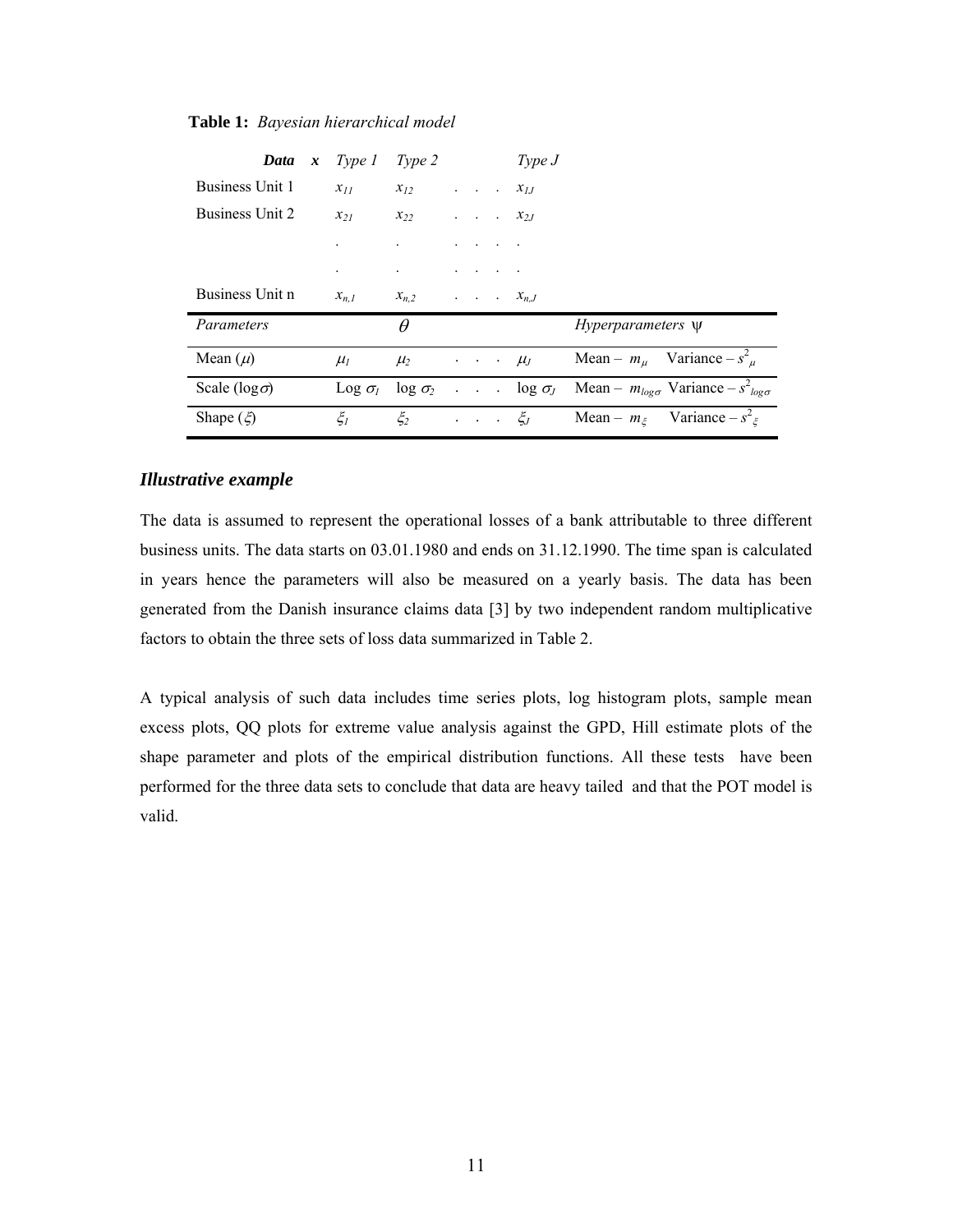| Data             | $X_1$ (Danish) | $X_2$   | $X_3$   |
|------------------|----------------|---------|---------|
| Min <sup>·</sup> | 1.000          | 0.8     | 1.200   |
| $1st$ Qu.        | 1.321          | 1.057   | 1.585   |
| Mean             | 3.385          | 2.708   | 4.062   |
| Median           | 1.778          | 1.423   | 2.134   |
| 3rd Qu           | 2.967          | 2.374   | 3.560   |
| Max              | 263.250        | 210.600 | 315.900 |
| N                | 2167           | 2167    | 2167    |
| StdDev           | 8.507          | 6.806   | 10.209  |

**Table 2:** *Summary statistics for data*

**Figure 1:** *Time series of log 'danish' data X1* 

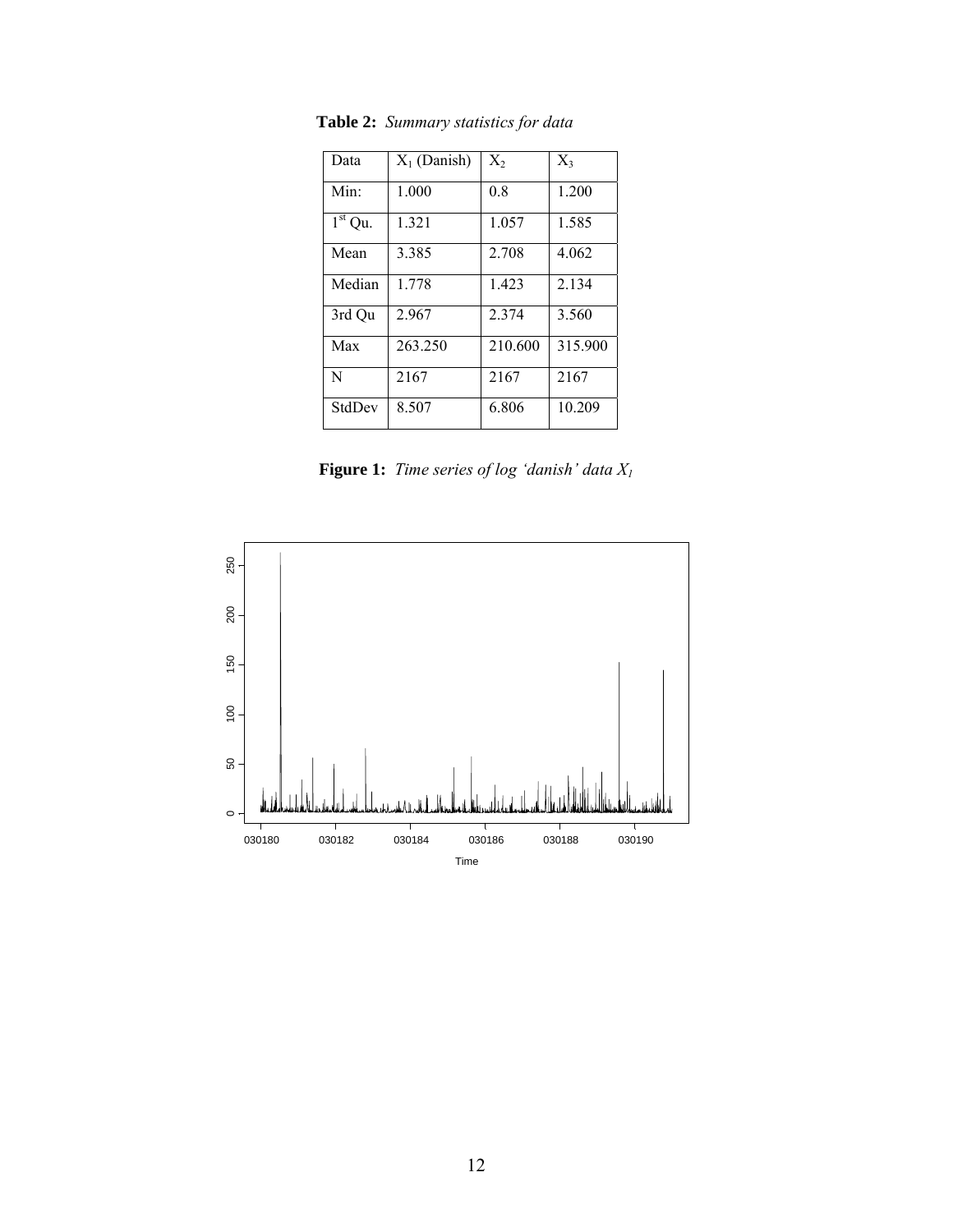**Figure 2:** *Histogram of log 'danish' data* 



Inputs for the MCMC model:

Threshold  $u = 30$ 

Initial parameters:

| $\mu$        | $\mu$<br>∸ | . .<br>$\mu_{2}$ | $\log \sigma$ | $\log \sigma_{2}$ | $\log \sigma_{3}$ | $\epsilon$<br>51 | $\epsilon$<br>52 | $\epsilon$<br>33             |
|--------------|------------|------------------|---------------|-------------------|-------------------|------------------|------------------|------------------------------|
| $\cap$<br>∠∪ | $\sim$ 1   | $\cap$<br>∠∠     | ້             | $\sim$<br>◡.↩     | ററ<br>$\angle 0$  | U.               | 0.4              | $\sim$ $\sim$<br>$U_{\star}$ |

The tables below are a summary of the posterior mean estimates of the parameter values  $\beta_i$  and  $\lambda_i$ based on the MCMC posterior distribution mean parameter values.

| For $j = 1$ (Unit 1) |  |  |  |
|----------------------|--|--|--|
|                      |  |  |  |

| Code                                             | Mean $(\mu_l)$ | Mean( $log \sigma_l$ ) | Mean( $\xi_l$ ) | $\beta_i$ | $\mathcal{A}_{I}$ | <b>Expected Excess</b> |  |  |
|--------------------------------------------------|----------------|------------------------|-----------------|-----------|-------------------|------------------------|--|--|
| $1000$ loops                                     | 3734           | 3.14                   | 0.77            | 1846 141  |                   | 180.70                 |  |  |
| $2000$ loops                                     | 36.89          | 3.13                   | 0.80            | 18.35     | 1 3 9             | 211.75                 |  |  |
| The number of exceedances above threshold is 15. |                |                        |                 |           |                   |                        |  |  |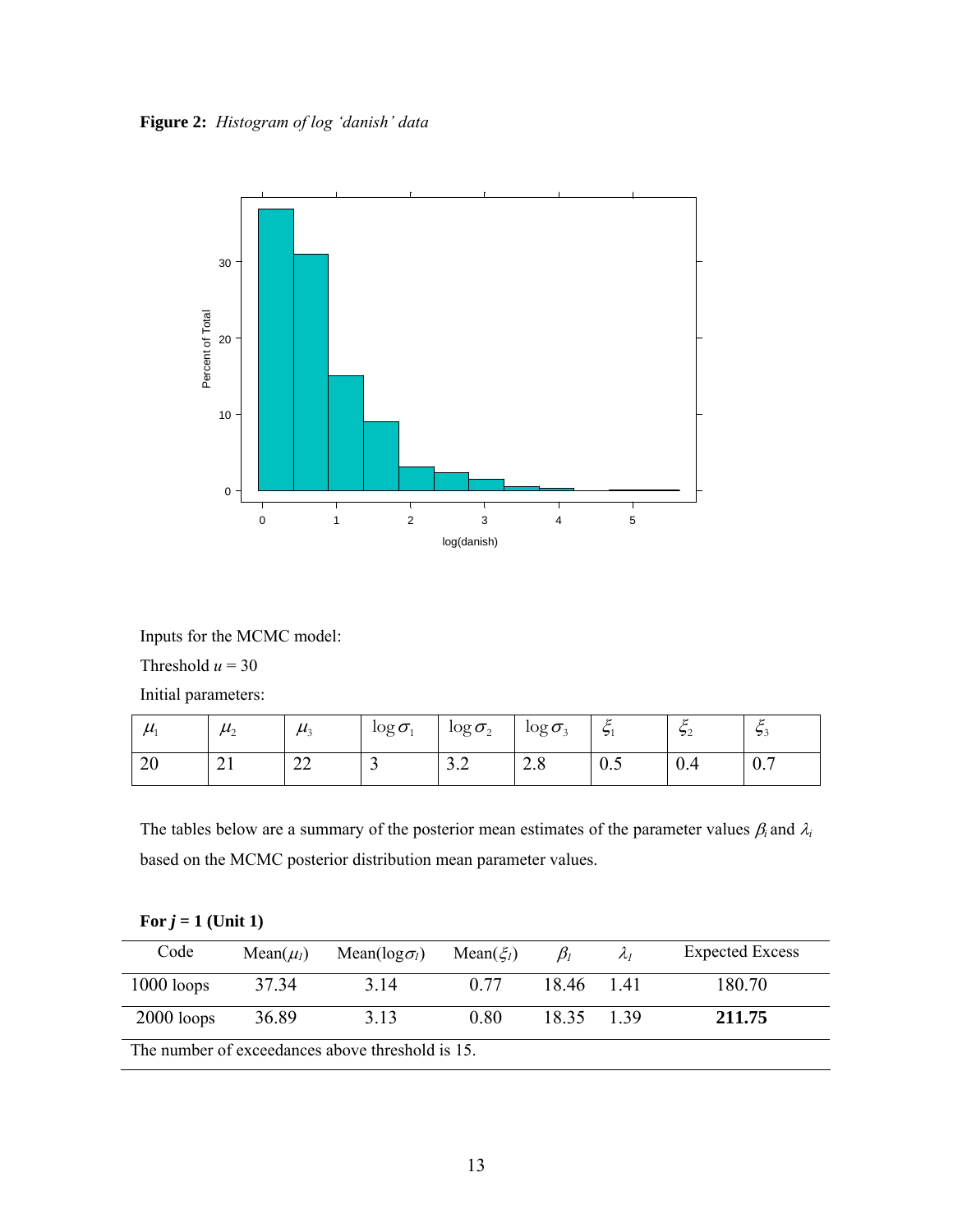| Code                                             | Mean $(\mu_2)$                                   | Mean( $log \sigma_2$ ) | Mean( $\xi_2$ ) | $\beta_2$ | $\lambda_2$ | <b>Expected Excess</b> |  |  |  |  |
|--------------------------------------------------|--------------------------------------------------|------------------------|-----------------|-----------|-------------|------------------------|--|--|--|--|
| $1000$ loops                                     | 36.41                                            | 3.16                   | 0.77            | 19.04     | 1.34        | 186.22                 |  |  |  |  |
| $2000$ loops                                     | 35.76                                            | 3.13                   | 0.8             | 18.5      | 1.30        | 218.40                 |  |  |  |  |
|                                                  | The number of exceedances above threshold is 11. |                        |                 |           |             |                        |  |  |  |  |
| For $j = 3$ (Unit 3)                             |                                                  |                        |                 |           |             |                        |  |  |  |  |
| Code                                             | Mean $(\mu_3)$                                   | Mean( $log \sigma_3$ ) | Mean( $\xi_3$ ) | $\beta_3$ | $\lambda_3$ | <b>Expected Excess</b> |  |  |  |  |
| $1000$ loops                                     | 39.55                                            | 3.05                   | 0.79            | 14.21     | 1.71        | 180.52                 |  |  |  |  |
| $2000$ loops                                     | 39.23                                            | 3.03                   | 0.82            | 13.83     | 1.70        | 213.50                 |  |  |  |  |
| The number of exceedances above threshold is 24. |                                                  |                        |                 |           |             |                        |  |  |  |  |

For  $j = 2$  (Unit 2)

The plots in Figure 3 below for the results of 2000 simulation loops show that convergence has been reached for the marginal posterior distributions of all parameters for Unit 1 and that the estimates of these parameters are distributed approximately normally. (Those of  $\sigma$  are thus approximately lognormal.) Similar results hold for the other two units.

The capital provision for operational losses is calculated using expression (7). The probability of such losses is given by the choice of threshold *u* for extreme operational losses. This threshold must be obtained from an analysis of the historical operational loss data and should agree or exceed the threshold level  $u_{VaR}$  of unexpected losses due to market and credit risk. The probability of crossing the combined market and credit risk threshold  $u_{VaR}$  is chosen according to the usual *value at risk* (VAR) risk management procedures. The level of losses *u* due to operational risks is exceeded with probability  $\rho \leq \pi$ , so that  $u \geq u_{VaR}$ . The probability of exceeding  $u$  depends on the shape of the tail of the loss distribution but is in general very much smaller than  $\pi$ .

Assuming that three types of losses are the bank business unit losses from operational risk over a period of 11 years the bank should hedge its operational risk for these units by putting aside 944.60 units of capital (1.39 x 211.75 + 1.30 x 218.40 + 1.70 x 213.50) for any *one year period*.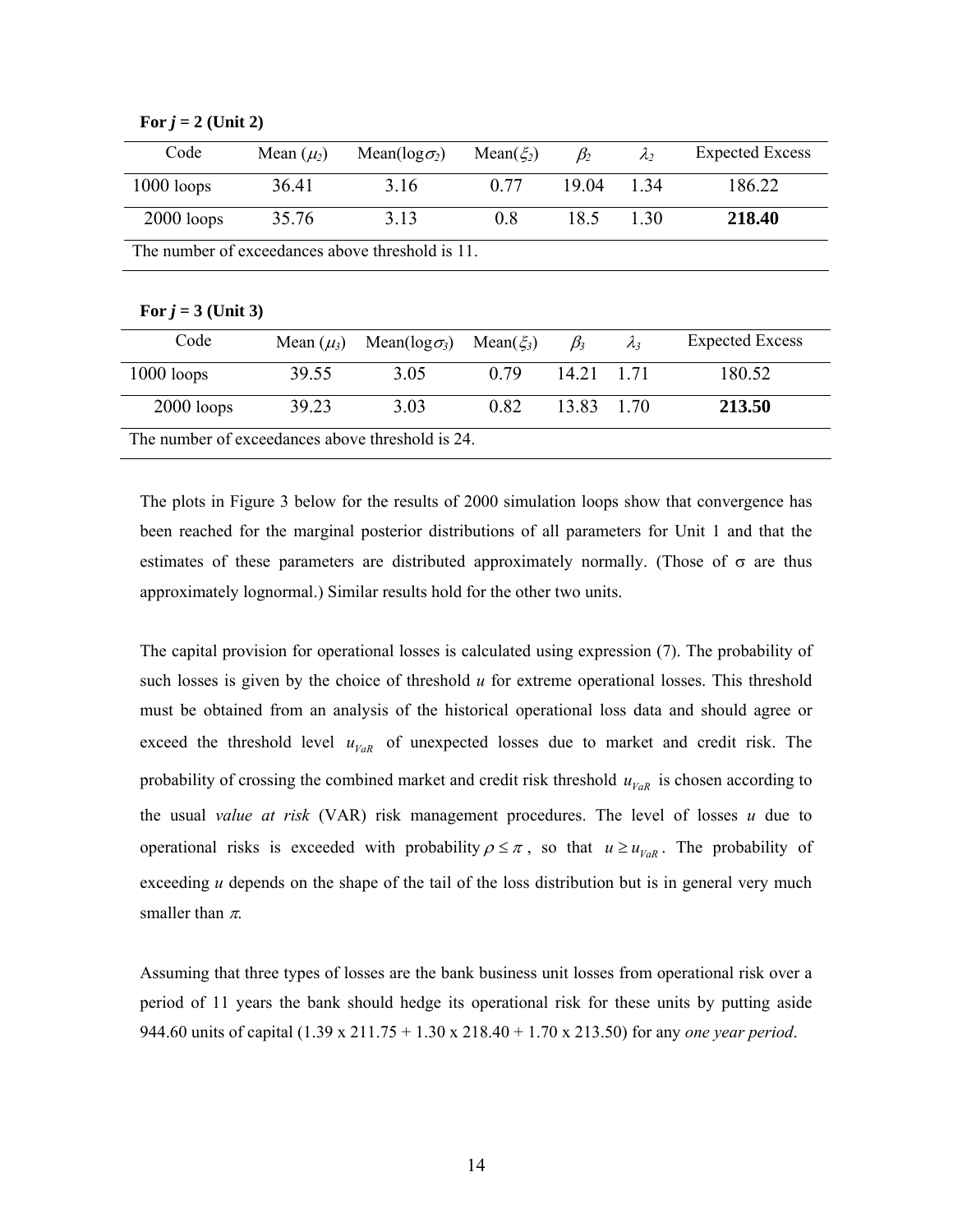Although in this illustrative example unexpected losses above the combined VaR level (30 units of capital) occur with probability 2.5% per annum, unexpected operational risk losses will exceed this capital sum with probability less than 0.5%. In practice lower tail probabilities might be chosen, but similar or higher probability ratios would obtain.

Note that in this example the loss data for each business unit was generated as independent and the total capital figure takes the resulting diversification effect into account. On actual loss data the dependencies in the realized data are taken into account by the method and the diversification effect of the result can be analyzed by estimating each unit separately and adding the individual capital figures (which conservatively treats losses across units as perfectly correlated) [10]. Although the results presented here are based on very large (2167) original sample sizes, the simulation experiments on actual banking data reported in [10] verify the high accuracy of MCMC Bayesian hierarchical methods for exceedance sample sizes as low as 10 and 25, as in this example.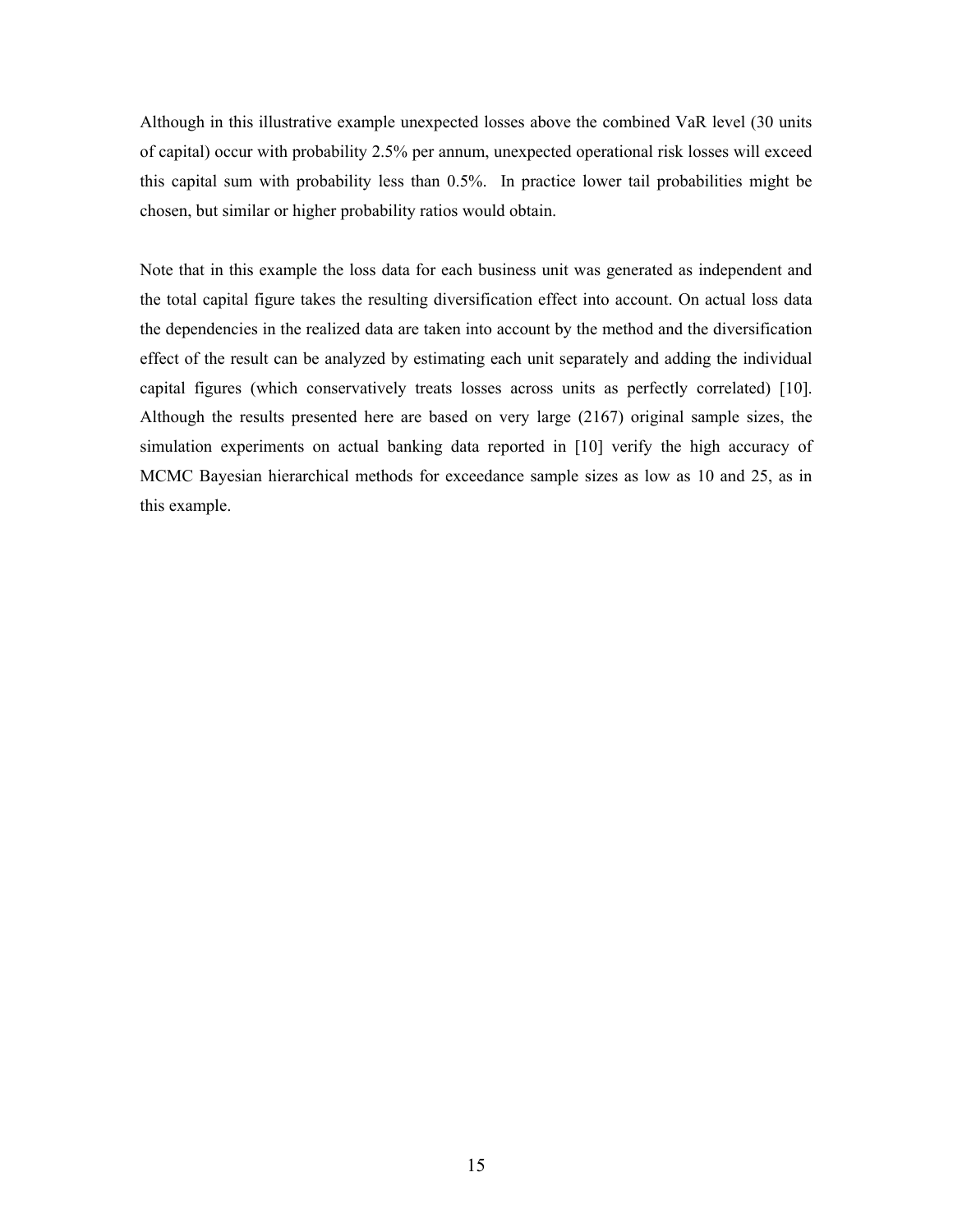

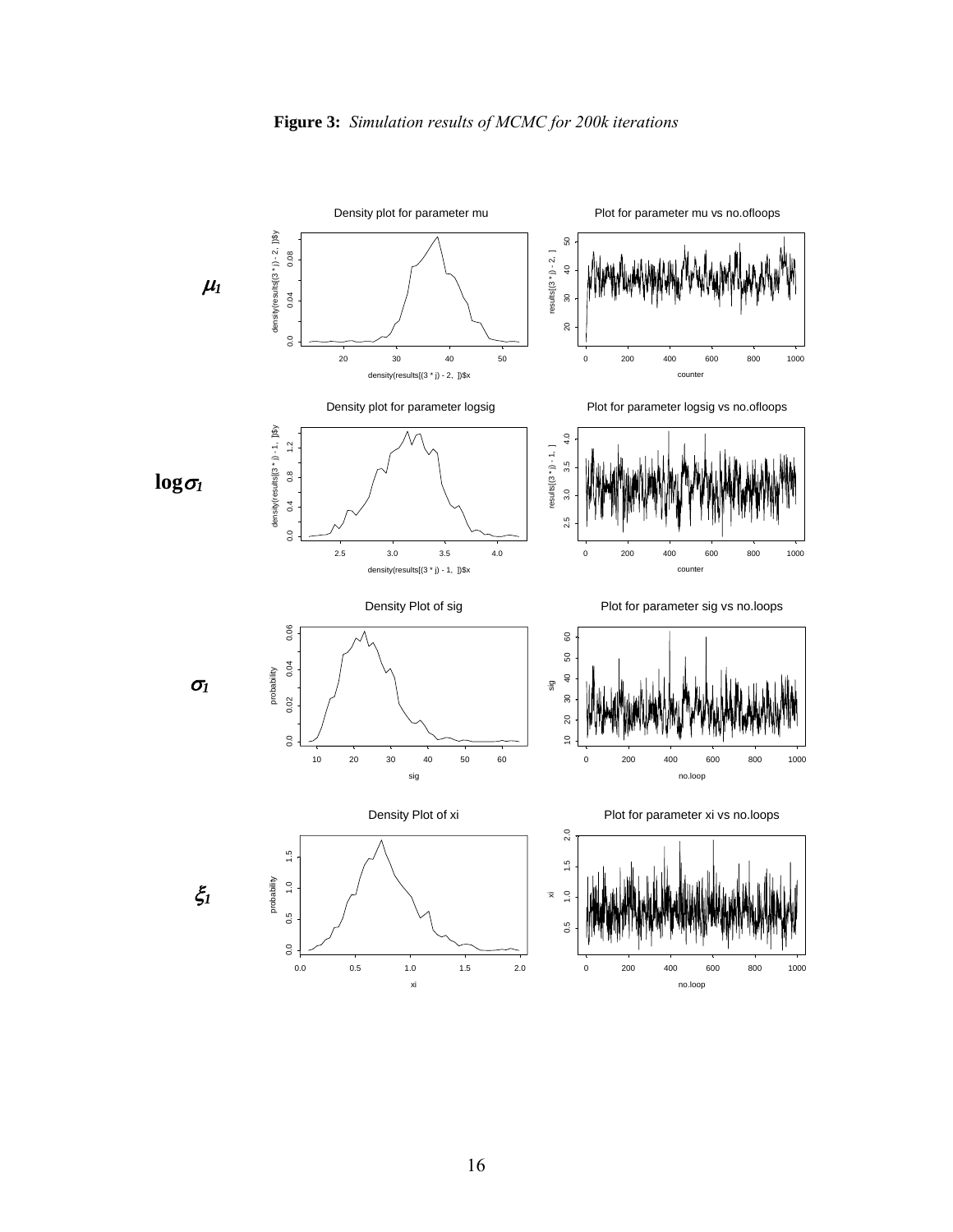## *Conclusion*

In this chapter we have introduced Markov chain Monte Carlo (MCMC) concepts and techniques and shown how to apply them to the estimation of a Bayesian hierarchical model of interdependent extreme operational risks. This model employs the peaks over threshold (POT) model of extreme value theory (EVT) to generate both *frequency* and *severity* statistics for the extreme operational losses of interdependent business units which are of interest at the board level of a financial institution. These are obtained respectively in terms of Poisson exceedences of an unexpected loss level for other risks and the generalized Pareto distribution (GPD).

The model leads to annual business unit capital allocations for unexpected extreme risks which take account of the statistical interdependencies of individual business unit losses.

The concepts discussed in this chapter are illustrated by an artificially created example involving three business units but actual banking studies are described in [10] and in forthcoming work relating to internally collected operational loss data.

## *References*

- [1] Beichl I., Sullivan F. (2000). The Metropolis algorithm, *Computing in Science & Engineering* **2**(1): 65–69.
- [2] Casella G., Edward I.G. (1992). Explaining the Gibbs sampler, *The American Statistician* **46**: 167-17.
- [3] Castillo E. (1988). *Extreme Value Theory in Engineering*. Academic Press, Orlando.
- [4] Chib S., Greenberg E. (1995). Understanding the Metropolis-Hastings algorithm, *The American Statistician* **49**(4): 327–335.
- [5] Dongarra J., Sullivan F. (2000). The top 10 algorithms, *Computing in Science and Engineering* **2**(1): 22–23.
- [6] Embrechts P., Kluppelberg C. & Mikosch T. (1997). *Modelling Extremal Events*, Springer, Berlin.
- [7] Galambos J. (1978). *The Asymptotic Theory of Extreme Order Statistics*, Wiley, New York.
- [8] Hastings W. (1970). Monte Carlo sampling methods using Markov chains and their applications, *Biometrika* **57**(1): 97–109.
- [9] Medova E.A. (2001). Operational risk capital allocation and integration of risks, in *Advances in Operational Risk: Firmwide issues for financial institutions*. Risk Books pp.115-127.